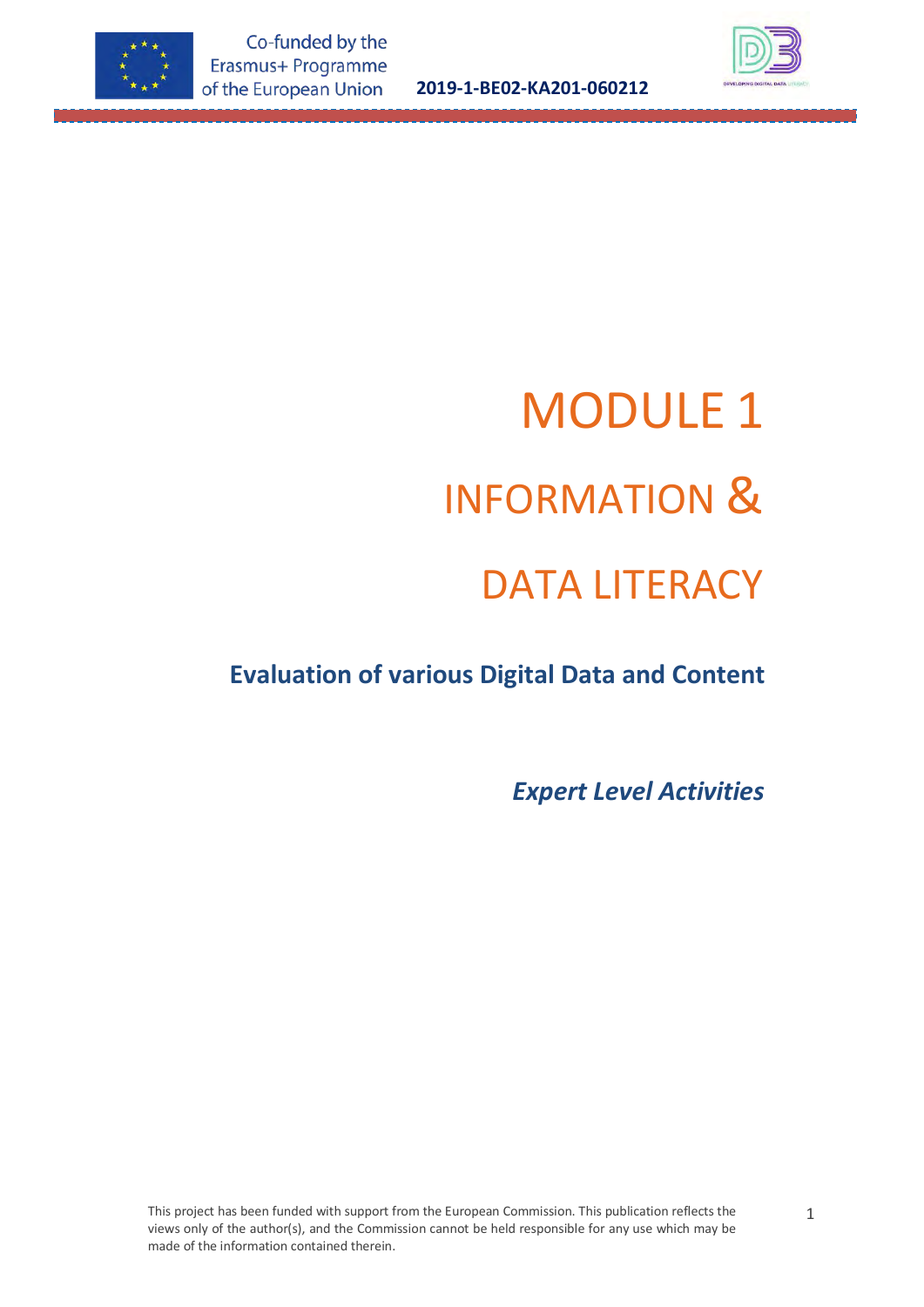



#### Develop critical thinking – "How to spot Fake News"

#### DESCRIPTION OF THE ACTIVITY

Fake news is very common nowadays considering the overwhelming amount of information and data exchanged at very ease among social platforms. Developing the ability to spot fake news is one more step towards critical thinking, a crucial skill when navigating the information society.

The following infographic created by IFLA (International Federation of Library Associations) describes a procedure of simple eight steps that could help you to spot fake news and in the same context could be a guide to spot fake information or data that you are searching for.



<https://creativecommons.org/licenses/by/4.0/legalcode>

This project has been funded with support from the European Commission. This publication reflects the views only of the author(s), and the Commission cannot be held responsible for any use which may be made of the information contained therein.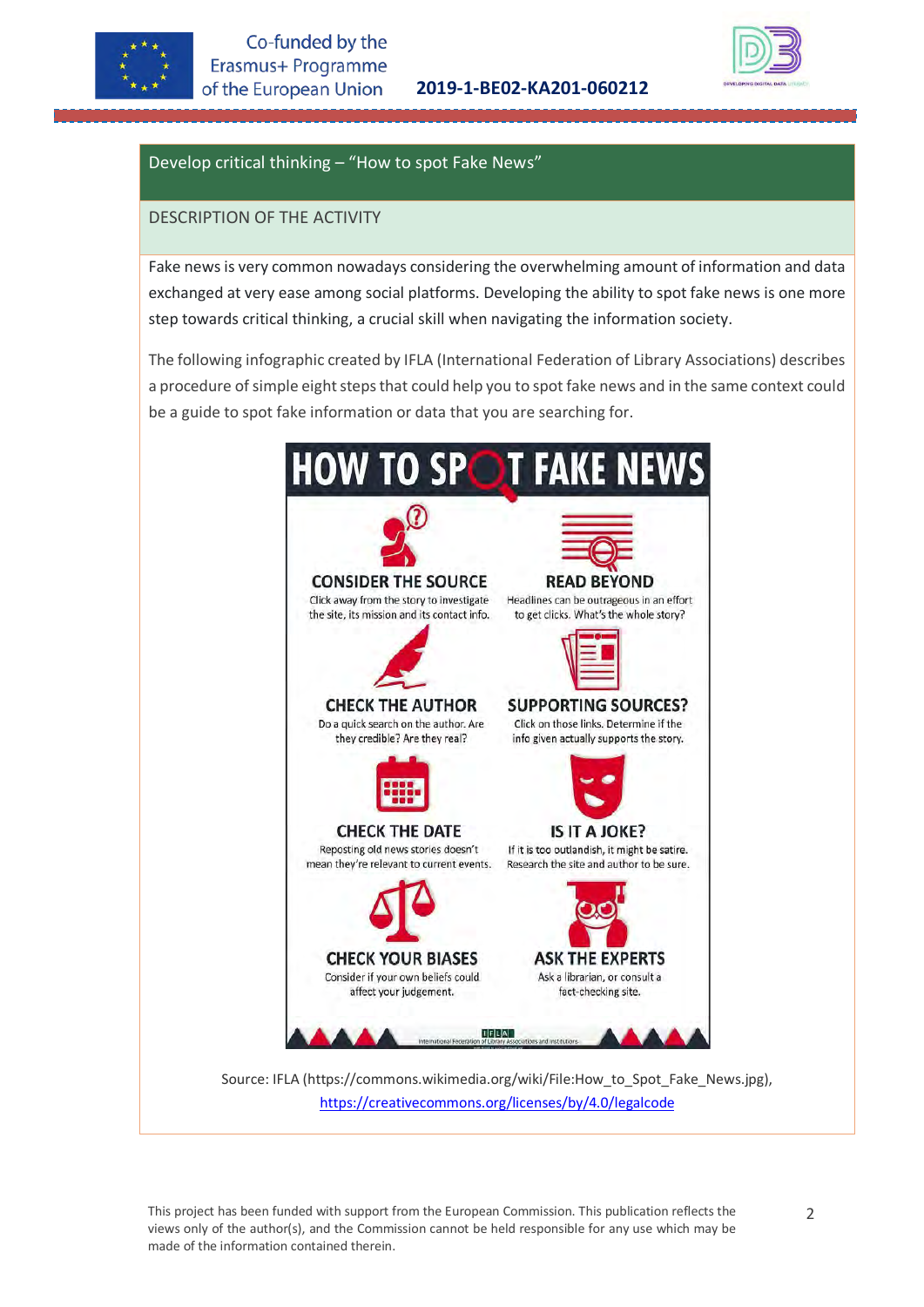



Watch the following video considering Fake News

<https://www.youtube.com/watch?reload=9&v=AkwWcHekMdo> (How to Spot Fake News - FactCheck.org - YouTube)

Show the following videos for Misinformation

*1st part*

<https://youtu.be/g7WjrvG1GMk> (Pig rescues baby goat)

**Discussion**: Wow, that is amazing, right? How does this story make you feel?

*2nd part*

https://youtu.be/ 2My HOP-bw (Nathan For You - Petting Zoo Hero – The true story) **Discussion**: How do you feel now knowing this video is fake?

<https://youtu.be/bvtJj6HoYHg> (optional, if there is time - Nathan For You - Petting Zoo Hero Pt. 2)

**Discussion:** This video is just meant to be funny and to make people laugh; however,

- what if it was something more serious, like a fake news story or false information about an important event, like a natural disaster?
- What ramifications might that have?

**Discussion:** Invite students to share their responses. Explain that online misinformation can have big consequences. *It can*:

- Increase tension and anger between groups of people
- Damage individuals' or groups' reputations
- Affect the outcomes of elections and ballot propositions etc.

Source[: Hoaxes and Fakes | Common Sense Education](https://www.commonsense.org/education/digital-citizenship/lesson/hoaxes-and-fakes) 

#### Lateral reading

A strategy called *lateral reading* combined with the eight-step procedure presented above, could have even better results in spotting fake news, videos and facts in general. Some guidelines in this strategy are:

- Find accurate information about your topic quickly by "googling" web pages and scanning them by opening new tabs before reading entirely a specific website
- Before taking something online for granted, do a little research about the source. You can never be too sure about a website's reliability
- Before diving into a new webpage, take some time to look it over to make sure it's legitimate. If it doesn't pass the "smell test", move on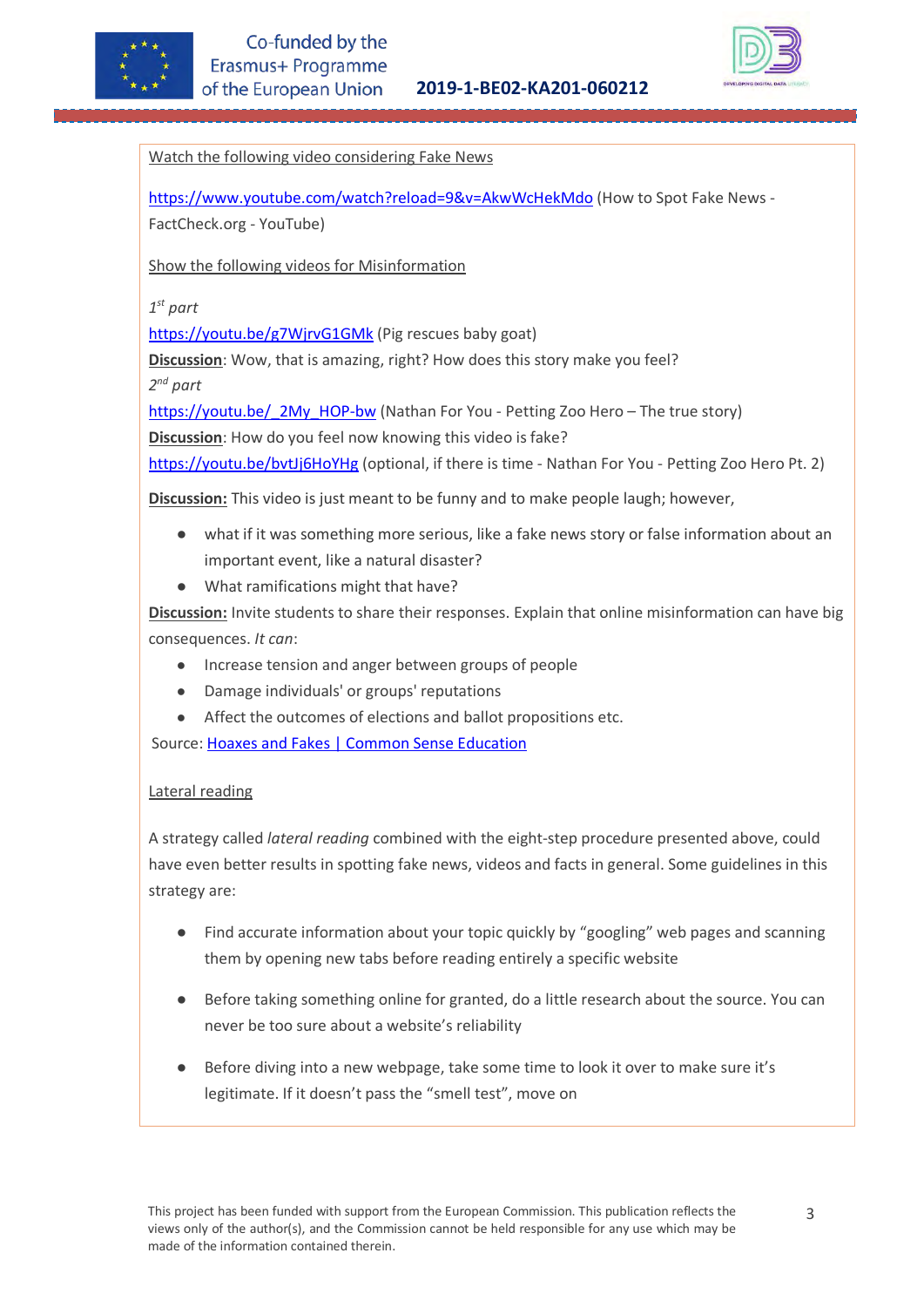



Pause on each new site to determine its validity before reading anything. Instead of reading the entire web page from top to bottom, scan the page, jump in and out of the browser tab, to check the validity of the website

YouTube Video on Lateral Reading

<https://youtu.be/SHNprb2hgzU> (Sort Fact from Fiction Online with Lateral Reading)

#### Activity

Questions in different forms could be shared on a piece of paper to the students regarding the video. A sample worksheet follows:

- 1. What's an important question you should ask when searching the web (0:15)? Sample Answer
	- Who's behind the information
- 2. What do a lot of people usually do for evaluating a website (0:22 1:19)? Sample Answers
	- Vertical reading
	- Evaluating sites by their look and aesthetic
	- Attribute importance to the URL
	- Not examining thoroughly, the mentioned references in the website
- 3. What other people do which is more efficient for evaluating a website  $(1:20 2:40)$ ? Sample answers
	- Slip webpages
	- Open new tabs and read laterally
	- They search broadly on the web for their subject
	- Cross check the validity of the information in other sites (e.g. Wikipedia)
	- Search and evaluate the credibility of the creator of the information or website
- 4. How can lateral reading help students (3:30)?

#### **Fake News Activity**

- Check if there is a Fact Checker from your country who is member of the International Fact-Checking Network (IFCN) from<https://ifcncodeofprinciples.poynter.org/signatories>
- If there is not one for your country try to search one for yourself through the web or use one you like from the above list
- Go to latest news or articles, separate in groups, choose one article, discuss and demonstrate your results in classroom
- What is the fake news that the article is referring to?
- How does the article try to disprove those claimed fake news?
- Which article do you believe states the truth and why? (You could use some of the steps of the "How to spot fake news" infographic, especially in a bigger assignment or homework).